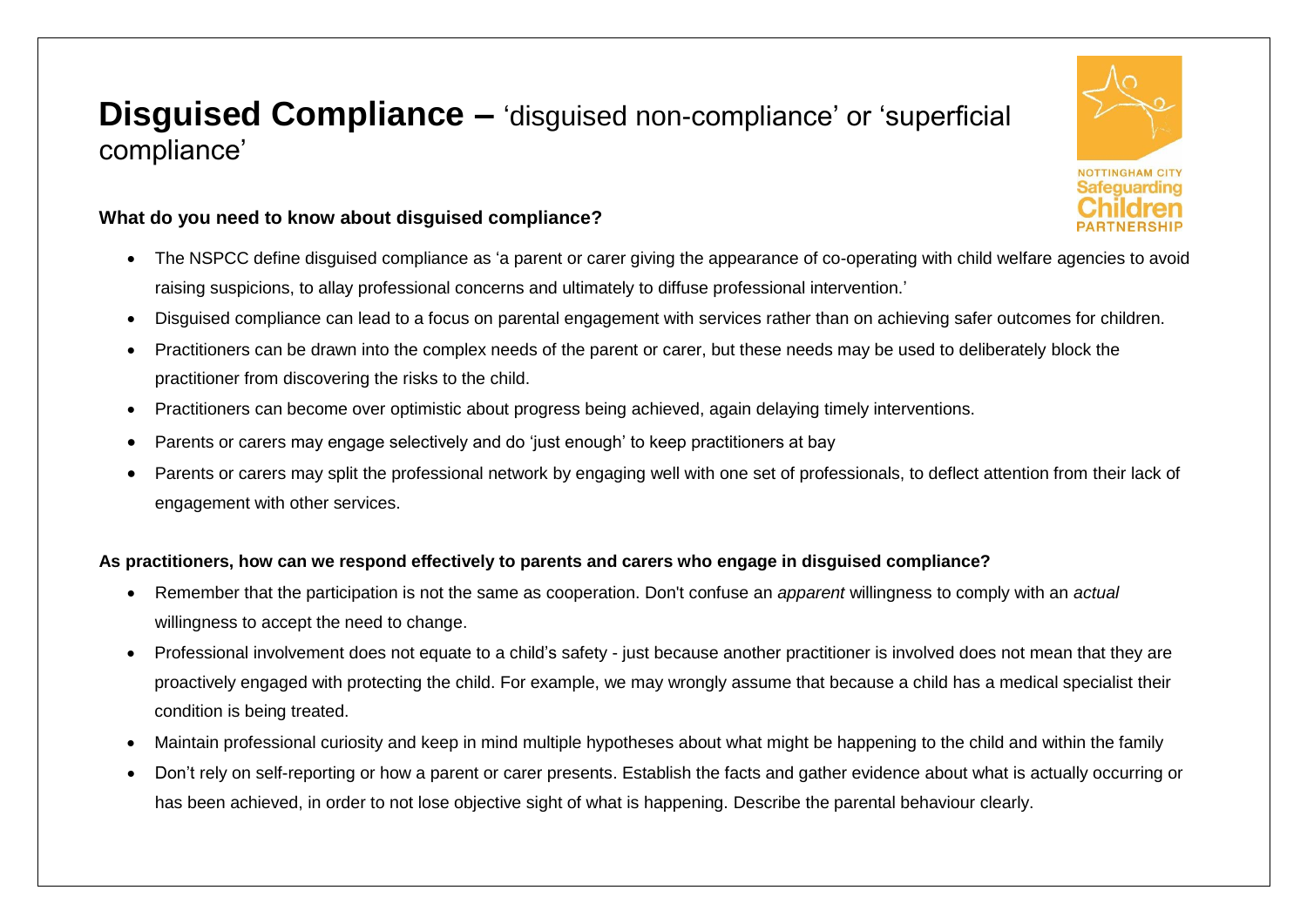- Be concerned if there is little evidence of significant change at reviews despite significant interventions and input from professionals
- Set clear and measurable outcomes and take action when outcomes are not achieved within agreed time scales.
- Listen to the information provided by parents and carers but always verify the information they provide via other sources.
- Use supervision as an opportunity to reflect on progress made, and what actions are needed to improve outcomes for the child.
- Be mindful of non-attendance, repeated cancellation and rescheduling of appointments as signs of disguised compliance
- Use chronologies and genograms to provide clarity about the extent, pattern and severity of concern and to make the child visible
- Caution! Consider if any lack of change is 'disguised compliance', or if it reflects a difficult relationship between the parent and professional(s). Sometimes professionals can too readily describe the parent as demonstrating disguised compliance when actually they just do not want to engage with that professional. Professionals may need to reflect on how they can establish a better relationship with the parents.

The model to the right, taken from Horwath and Morrison (1999), of parental motivation to change provides a framework to help with the identification of compliance and whether it is genuine commitment, tokenism, avoidance or externally motivated compliance which seeks approval from others.

## **GENUINE COMMITMENT**

Talk the talk & walk the walk

Parent recognises the need to change and makes real efforts to bring about these changes

# **COMPLIANCE/APPROVAL SEEKING**

#### Walk the walk: disguised compliance

Parents will do what is expected of them because they have been told to "do it"

Change may occur but has not been internalised because the parents are doing it without having gone through the process of thinking and responding emotionally to the need for change

## **TOKENISM**

#### Talk the talk

Parent will agree with the professionals regarding the required changes but will put little effort into making change work

While some changes may occur they will not have required any effort from the parent. Change occurs despite, not because of, parental actions

## **DISSENT/AVOIDANCE**

#### **Walk away**

Dissent can range from proactively sabotaging efforts to bring about change to passively disengaging from the process

The most difficult parents are those who do not admit their lack of commitment to change but work subversively to undermine the process (i.e. perpetrators of sexual abuse or fictitious illness)